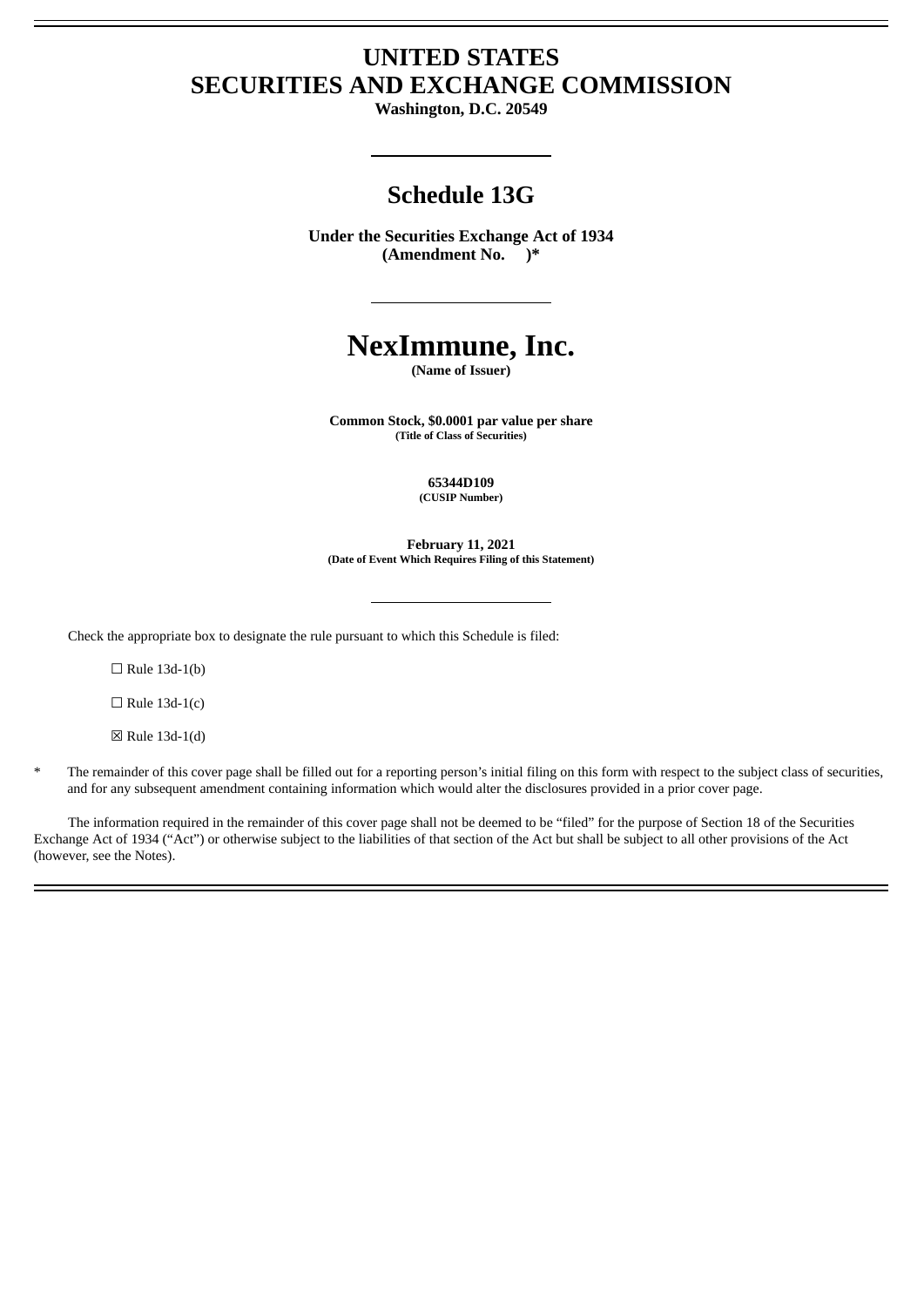#### CUSIP No. 65344D109 Page 2 of 5 Pages

|  |  | Page 2 of 5 Pages |
|--|--|-------------------|
|--|--|-------------------|

| (1)  | Names of reporting persons                                                          |     |                          |  |  |
|------|-------------------------------------------------------------------------------------|-----|--------------------------|--|--|
|      | Louise F. Brady                                                                     |     |                          |  |  |
| (2)  | Check the appropriate box if a member of a group (see instructions)                 |     |                          |  |  |
|      | $(b) \boxtimes$<br>(a) $\Box$                                                       |     |                          |  |  |
| (3)  | SEC use only                                                                        |     |                          |  |  |
| (4)  | Citizenship or place of organization:                                               |     |                          |  |  |
|      | <b>United States of America</b>                                                     |     |                          |  |  |
|      |                                                                                     | (5) | Sole voting power        |  |  |
|      | Number of<br>shares                                                                 |     | 1,563,124                |  |  |
|      | beneficially<br>owned by                                                            | (6) | Shared voting power      |  |  |
|      | each                                                                                | (7) | Sole dispositive power   |  |  |
|      | reporting<br>person                                                                 |     | 16,778                   |  |  |
|      | with:<br>(8)                                                                        |     | Shared dispositive power |  |  |
|      |                                                                                     |     |                          |  |  |
| (9)  | Aggregate amount beneficially owned by each reporting person                        |     |                          |  |  |
|      | 1,563,124                                                                           |     |                          |  |  |
| (10) | Check if the aggregate amount in Row (9) excludes certain shares (see instructions) |     |                          |  |  |
| (11) | Percent of class represented by amount in Row (9)                                   |     |                          |  |  |
|      |                                                                                     |     |                          |  |  |
|      | 6.88%                                                                               |     |                          |  |  |
| (12) | Type of reporting person (see instructions)                                         |     |                          |  |  |
|      | IN                                                                                  |     |                          |  |  |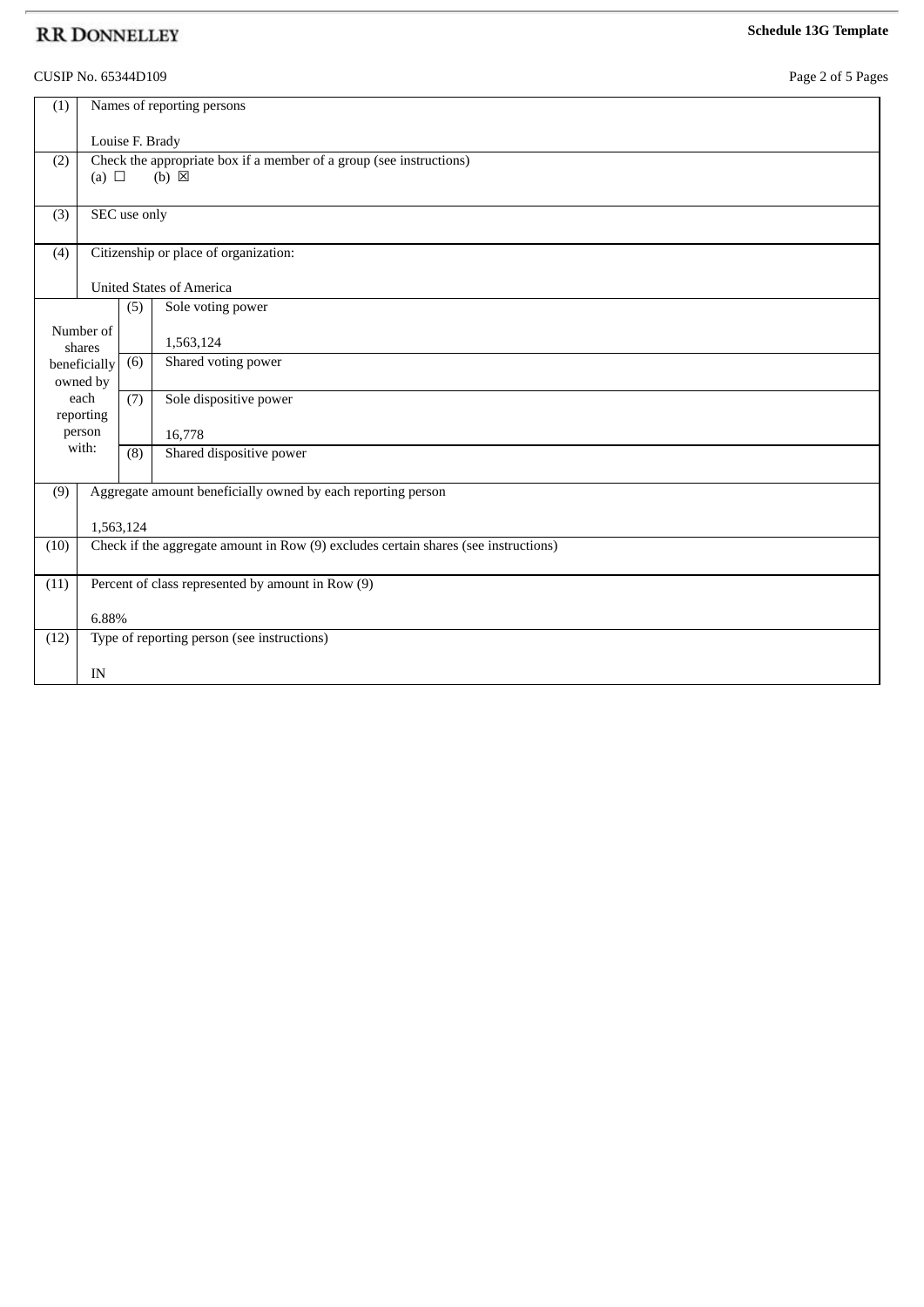#### **Schedule 13G Template**

Page 3 of 5 Pages

Item 1(a) Name of issuer: NexImmune, Inc. Item 1(b) Address of issuer's principal executive offices: 9119 Gaither Road, Gaithersburg, Maryland 20877 2(a) Name of person filing: Louise F. Brady 2(b) Address or principal business office or, if none, residence: 300 N Greene Street, Suite 1750, Greensboro, North Carolina 27401 2(c) Citizenship: United States of America 2(d) Title of class of securities: Common Stock, \$0.0001 par value per share 2(e) CUSIP No.: 65344D109 *Item 3.* If this statement is filed pursuant to §§240.13d–1(b) or 240.13d–2(b) or (c), check whether the person filing is a: (a) [ ] Broker or dealer registered under section 15 of the Act (15 U.S.C. 78o); (b)  $[$  ] Bank as defined in section 3(a)(6) of the Act (15 U.S.C. 78c); (c) [ ] Insurance company as defined in section 3(a)(19) of the Act (15 U.S.C. 78c); (d) [ ] Investment company registered under section 8 of the Investment Company Act of 1940 (15 U.S.C 80a–8); (e)  $\lceil$  ] An investment adviser in accordance with §240.13d-1(b)(1)(ii)(E); (f)  $\left[ \right]$  An employee benefit plan or endowment fund in accordance with §240.13d–1(b)(1)(ii)(F); (g)  $\left[ \begin{array}{c} | \\ | \end{array} \right]$  A parent holding company or control person in accordance with §240.13d–1(b)(1)(ii)(G); (h) [ ] A savings associations as defined in Section 3(b) of the Federal Deposit Insurance Act (12 U.S.C. 1813); (i)  $\lceil$  ] A church plan that is excluded from the definition of an investment company under section 3(c)(14) of the Investment Company Act of 1940 (15 U.S.C. 80a–3); (j)  $[$  ] A non-U.S. institution in accordance with §240.13d-1(b)(1)(ii)(J);

(k)  $[$  ] Group, in accordance with §240.13d-1(b)(1)(ii)(K). If filing as a non-U.S. institution in accordance with §240.13d-1(b)(1)(ii)(J), please specify the type of institution:

#### *Item 4.* Ownership

Provide the following information regarding the aggregate number and percentage of the class of securities of the issuer identified in Item 1.

(a) Amount beneficially owned: 1,563,124.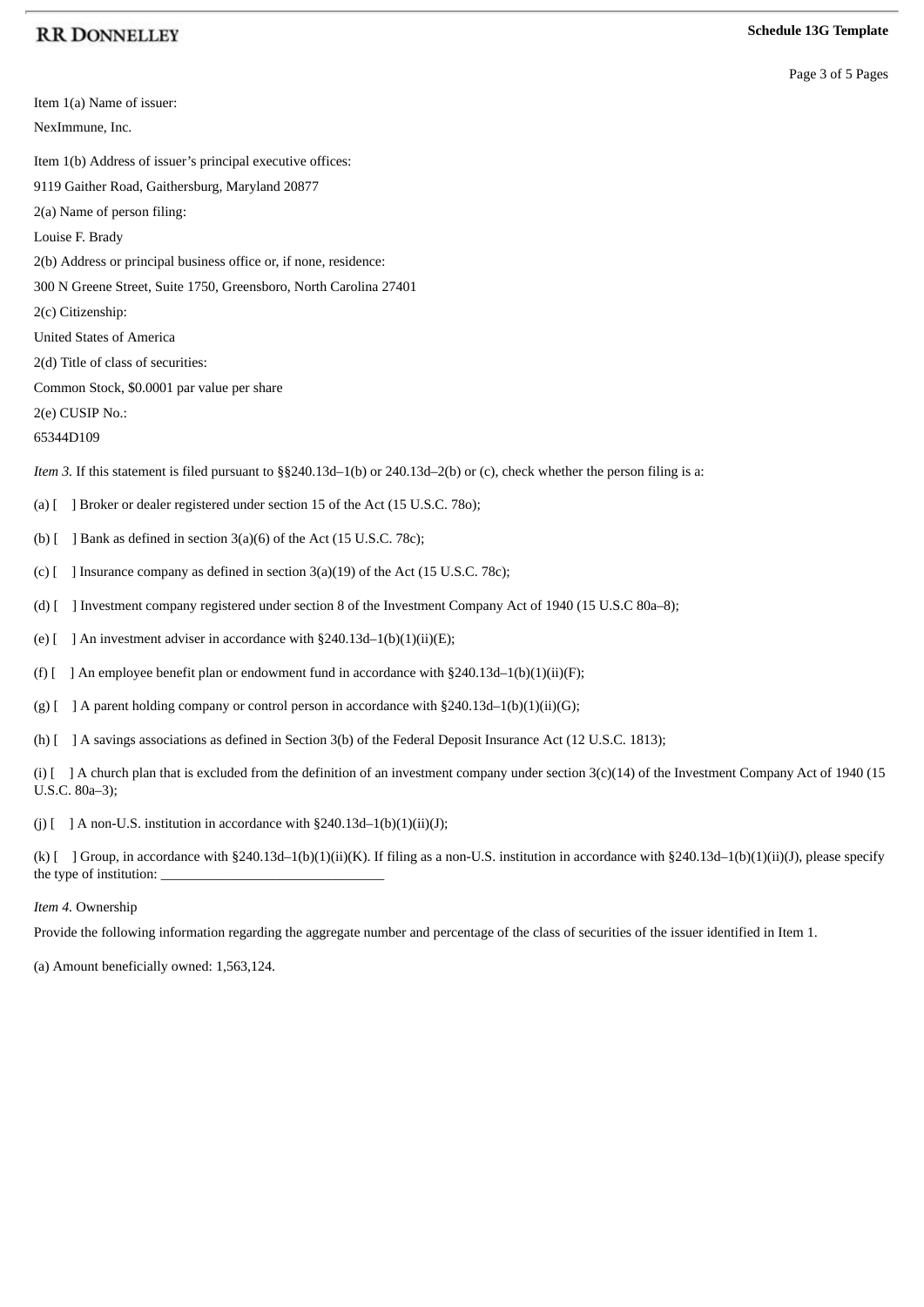Page 4 of 5 Pages

(b) Percent of class: 6.88%

(c) Number of shares as to which the person has:

(i) Sole power to vote or to direct the vote 1,563,124

(ii) Shared power to vote or to direct the vote  $\_$ 

(iii) Sole power to dispose or to direct the disposition of 16,778

(iv) Shared power to dispose or to direct the disposition of \_

*Item 5.* Ownership of 5 Percent or Less of a Class. If this statement is being filed to report the fact that as of the date hereof the reporting person has ceased to be the beneficial owner of more than 5 percent of the class of securities, check the following [ ].

This Item 5 is not applicable.

*Item 6.* Ownership of More than 5 Percent on Behalf of Another Person.

Piedmont Capital Partners, LLC, a North Carolina limited liability company, has the right to receive dividends from, and the proceeds from the sale of, 1,381,938 shares of the common stock of the issuer over which Louise F. Brady has sole voting power. Piedmont Capital Partners II, LLC, a North Carolina limited liability company, has the right to receive dividends from, and the proceeds from the sale of, 164,408 shares of the common stock of the issuer over which Louise F. Brady has sole voting power. The 2016 James and Louise Brady GST Trust has the right to receive dividends from, and the proceeds from the sale of, 16,778 shares of the common stock of the issuer over which Louise F. Brady has sole dispositive and voting power.

*Item 7.* Identification and Classification of the Subsidiary Which Acquired the Security Being Reported on by the Parent Holding Company or Control Person.

This Item 7 is not applicable.

*Item 8.* Identification and Classification of Members of the Group.

This Item 8 is not applicable.

*Item 9.* Notice of Dissolution of Group.

This Item 9 is not applicable.

*Item 10.* Certifications

By signing below I certify that, to the best of my knowledge and belief, the securities referred to above were acquired and are held in the ordinary course of business and were not acquired and are not held for the purpose of or with the effect of changing or influencing the control of the issuer of the securities and were not acquired and are not held in connection with or as a participant in any transaction having that purpose or effect.